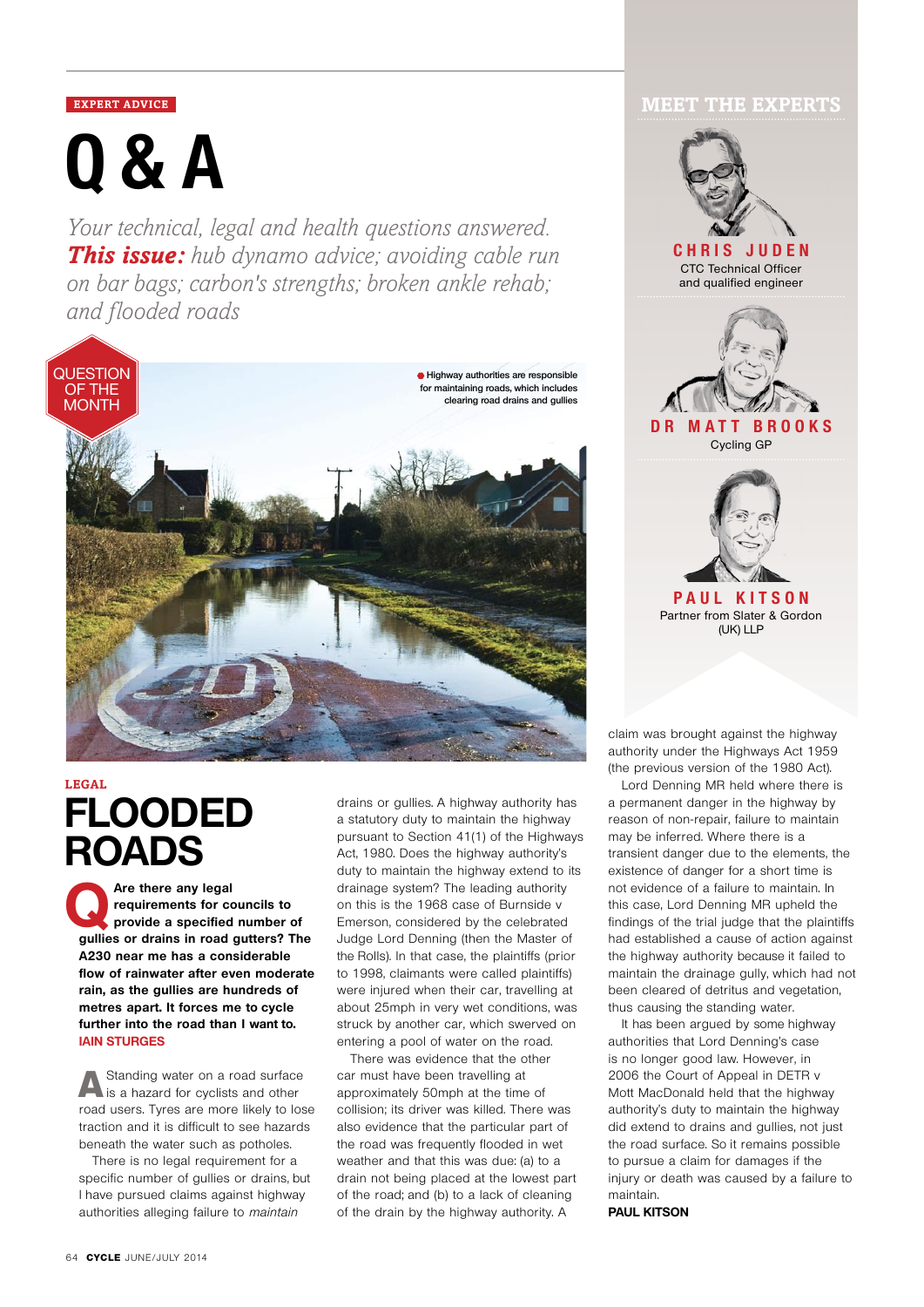

#### **Technical**

### **DYNOTOUR QUESTION**

I read with interest the review of<br>a Spa tourer with dynamo hub.<br>A dynamo seems perfect for **a Spa tourer with dynamo hub. A dynamo seems perfect for touring, but what about strength? If I am carrying 20kg in my front panniers, will a dynamo hub handle it? And do they last as long? And which lights and mobile charger should I pair it with? Mr Wilkes**

ADon't worry about a dynohub's load-carrying ability: that should never be a problem, even with the extraordinary frontal load of 20kg.

If you want the best, that'll be Schmidt's new SON28. On my tourer, I have Shimano's top model dynamo hub. It's almost as efficient, reasonably light and durable, but cost less than half as much. The SP hub on the Spa tourer is intermediate in price, equals the SON28 in efficiency and looks very neat, but its closer flanges build a slightly weaker wheel and its small 'sealed' bearings are unlikely to last as long, I think, as



**Dynamo hubs are ideal for tourers. Don't worry about front pannier weight**

Shimano's cup and cone. We won't really know about that for a year or three.

I use a Busch & Müller E-Werk transformer, but that's because (in addition to the usual USB devices) I have a 7.6V camera battery. If all you want to charge is a phone and other USB devices, the best lamp will be the Busch & Müller Luxos IQ2-U, which is not only a most excellent headlamp, but also incorporates the electronics to power a USB socket (with a small internal cache battery to keep it powered when you pause), saving the expense and clutter of a separate transformer and its wiring. **Chris Juden**

# **Technical STI 'WASHING LINES'** In the review of the Spa Cycles

**tourer in the April/May issue, Chris Juden says: 'it puts gear cables in the way of a bar-bag but there are workarounds'. I've never found one. I don't want to replace my old Shimano 105 gear levers, which work fine. It you could point me in the direction of the workarounds, I'd be most grateful. Ken Kenyon**

AI mentioned one commonly recommended workaround, Nokon flexible casings, in a Q&A on 'Chafing Gear Cables' in the previous issue (p61 F/M '14). And as a follow-up to that I received an even better suggestion (more readily available and much cheaper!) from John Kinahan in Belfast. He uses a pair of 'noodle' guide pipes intended for V-brakes, to impart sharp 90˚ bends on exit from the shifters, which as you can see in the photo keep his cables just clear of the bar bag. These pipes are sized for thicker cable, so could introduce some indexing slop, but over such a short length this



# ISL ABIKES

# The Children's **Bike Specialist**

- · Lighter · Proportionally designed
- · Higher quality